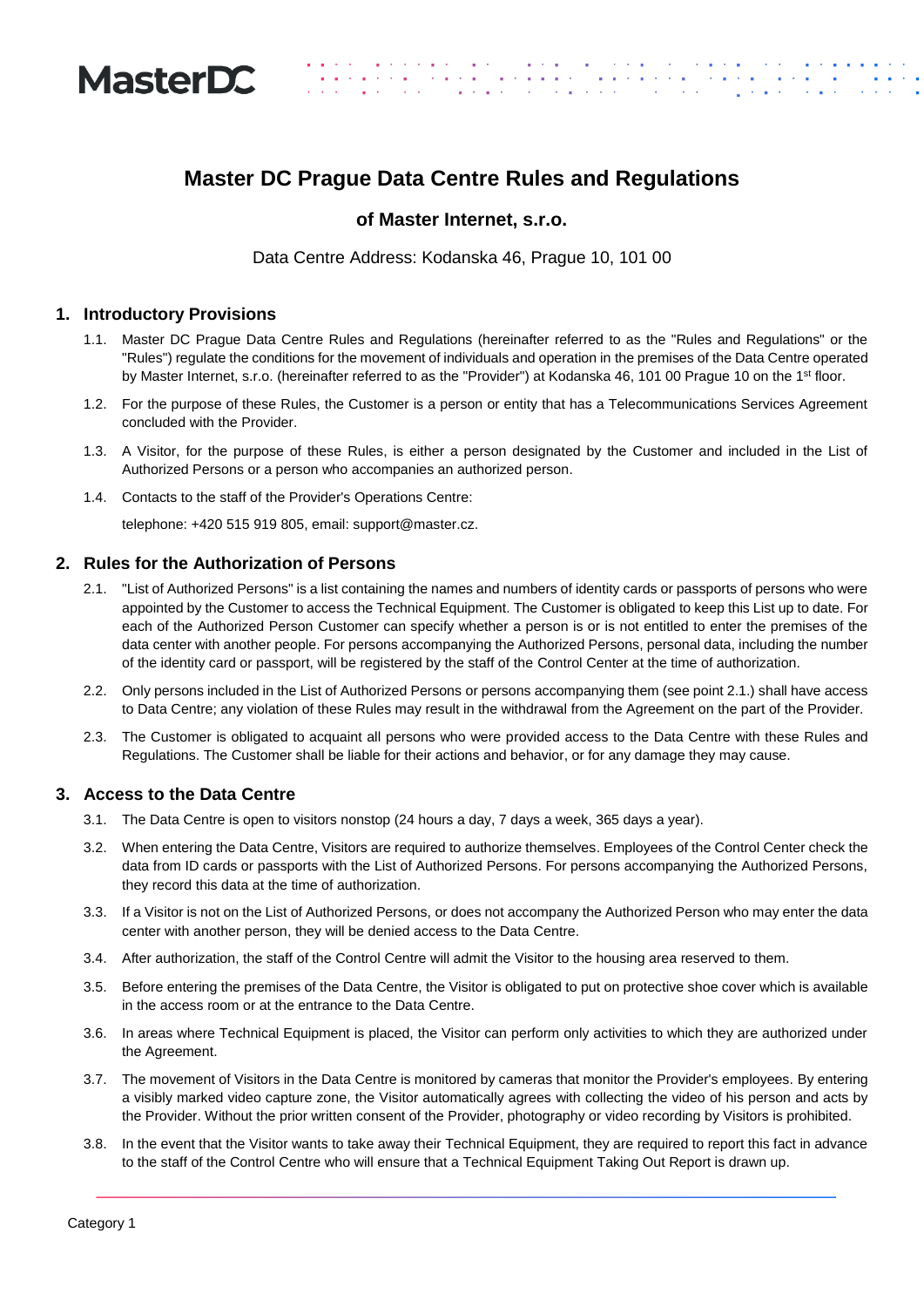# **MasterDC**

- 3.9. The Visitor is authorized to access their Technical Equipment in the Data Centre or take away their Technical Equipment from the Data Centre only if all their obligations towards the Provider have been settled.
- 3.10. It is prohibited to leave any Technical Equipment in the common area of the Data Centre. The Visitor is obligated to dispose of any waste from assembly material (scraps of wire, packaging, etc.) in the respective containers.
- 3.11. It is prohibited to enter the Data Centre with food, beverages, animals, bulky luggage or with weapons, flammables, explosives or other dangerous objects and substances.
- 3.12. Any person whom the Provider suspects to be under the influence of alcohol or other intoxicating substances shall not be admitted into the Data Centre.
- 3.13. Smoking and use of open fire is strictly prohibited throughout the entire premises building 4D.
- 3.14. The premises of the Data Centre are fitted with an inert gas fire suppression system. If activated gratuitously, compensation for damages will be claimed from the Customer.
- 3.15. The Visitor may remain in the premises of the Data Centre only for the time necessary to perform the work to which the Visitor is authorized under the Agreement.
- 3.16. The Visitor is obligated to notify the staff of the Control Centre of their departure from the Data Centre.
- 3.17. In accordance with the Agreement, the Customer has the right to a remote restart of their device on request by telephone, after proper authorization (with a password), or directly from their account in the Customer Information System. The restart is normally performed by interrupting power supply to the Server. At the express request of the Customer, the Reset button can be used. Unless the Server controls are adequately accessible and clearly marked, the reset will not be performed.
- 3.18. Other rights and obligations of the Customer are defined in the Agreement and all its parts.

### **4. Use of Shared Resources**

- 4.1. In the Data Centre, Customers have at their disposal at least one movable monitor and keyboard (console), and in the administration room there is a stable monitor and keyboard. Measuring instruments and other devices necessary for maintenance service can be connected only to dedicated electric sockets separate from the main backed up power circuits.
- 4.2. A console forms an inseparable set of equipment, and it is prohibited to move the accessories between individual consoles.
- 4.3. In case of failure of the given equipment the Customer is obligated to immediately inform the staff of the Provider's Control Centre.
- 4.4. All Visitors to the Data Centre are entitled to use the shared resources.
- 4.5. Should the Customer need to perform time-consuming modifications to their equipment directly in the Data Centre, it is necessary to notify the Provider one working day in advance. In this case, the Provider shall provide a monitor and keyboard for their use only.
- 4.6. You can use a public Wi-Fi network to connect your laptop in the Data Centre (SSID: "MAI-PUBLIC", password "MasterDCWiFi").

#### **5. Rules for Placing Client Servers**

- 5.1. The Customer can place their Server only after signing the Agreement and reporting the installation to an authorized employee of the Provider.
- 5.2. The Server must be placed in a location that has been assigned to the Server by an employee of the Provider. Any change of location is possible only after prior written (including email or SMS) agreement with the Provider.
- 5.3. Server must be labelled visibly with a tag. The Customer will receive the tag during the installation of the Server. In the event that the Client does not receive the tag, or if it is damaged, the Client shall label the server with the assigned IP address. The Client shall then notify the Provider of this fact in writing.
- 5.4. The Visitor is allowed to install new Technical Equipment in shared rack cabinets or shelves only after prior agreement with the employee designated by the Provider.